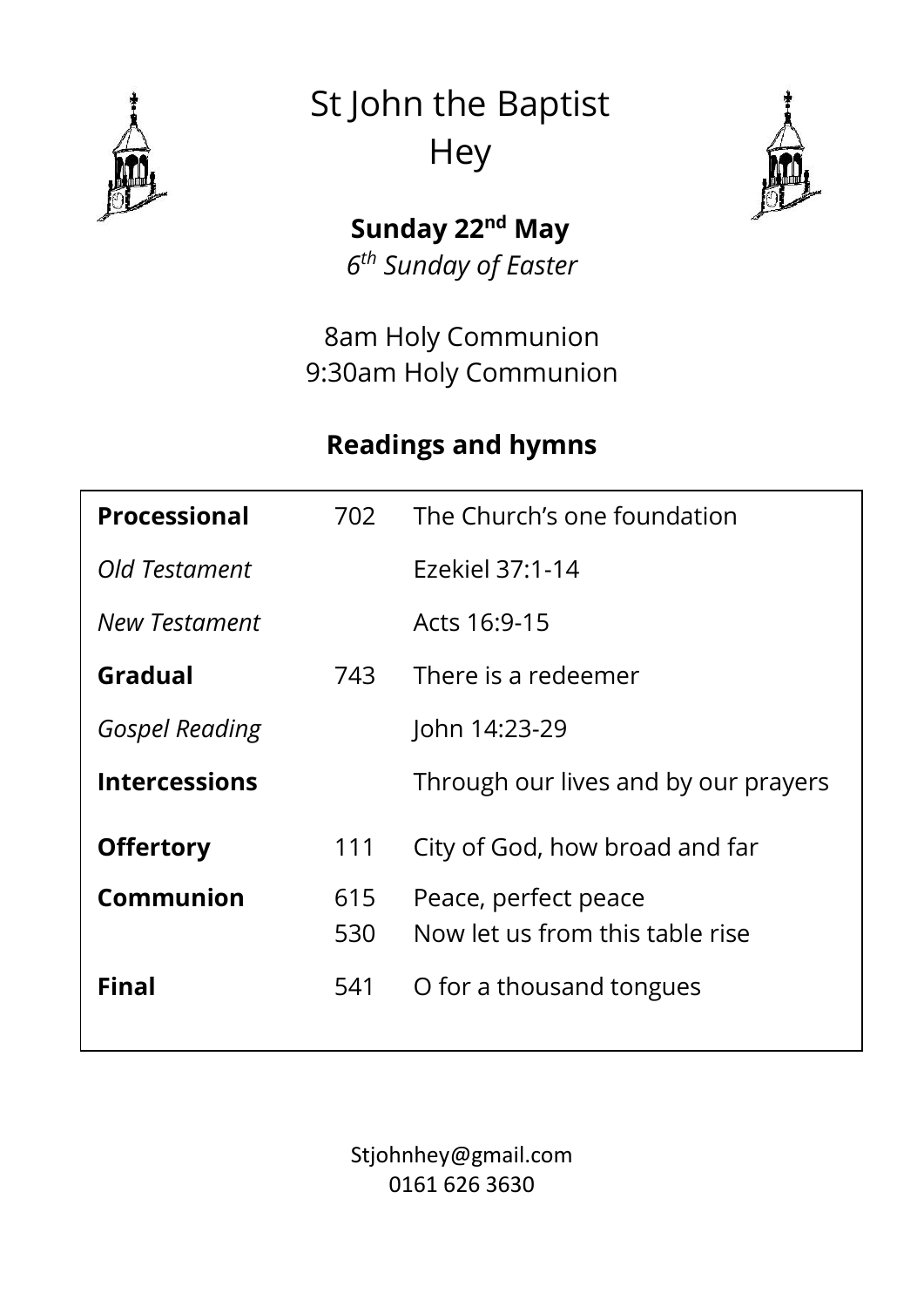## **Collect**

Risen Christ, by the lakeside you renewed your call to your disciples: help your Church to obey your command and draw the nations to the fire of your love, to the glory of God the Father. Amen.

## **Day by day scheme**

The day by day scheme is still running. If you would like to remember a loved one by making a donation, please speak to the clergy or any member of the PCC.

### **This week**

#### **Wednesday 25th May**

No service

### **Thursday 26th May – Ascension day**

Holy Communion 10am Come and Praise 7pm

> Stjohnhey@gmail.com 0161 626 3630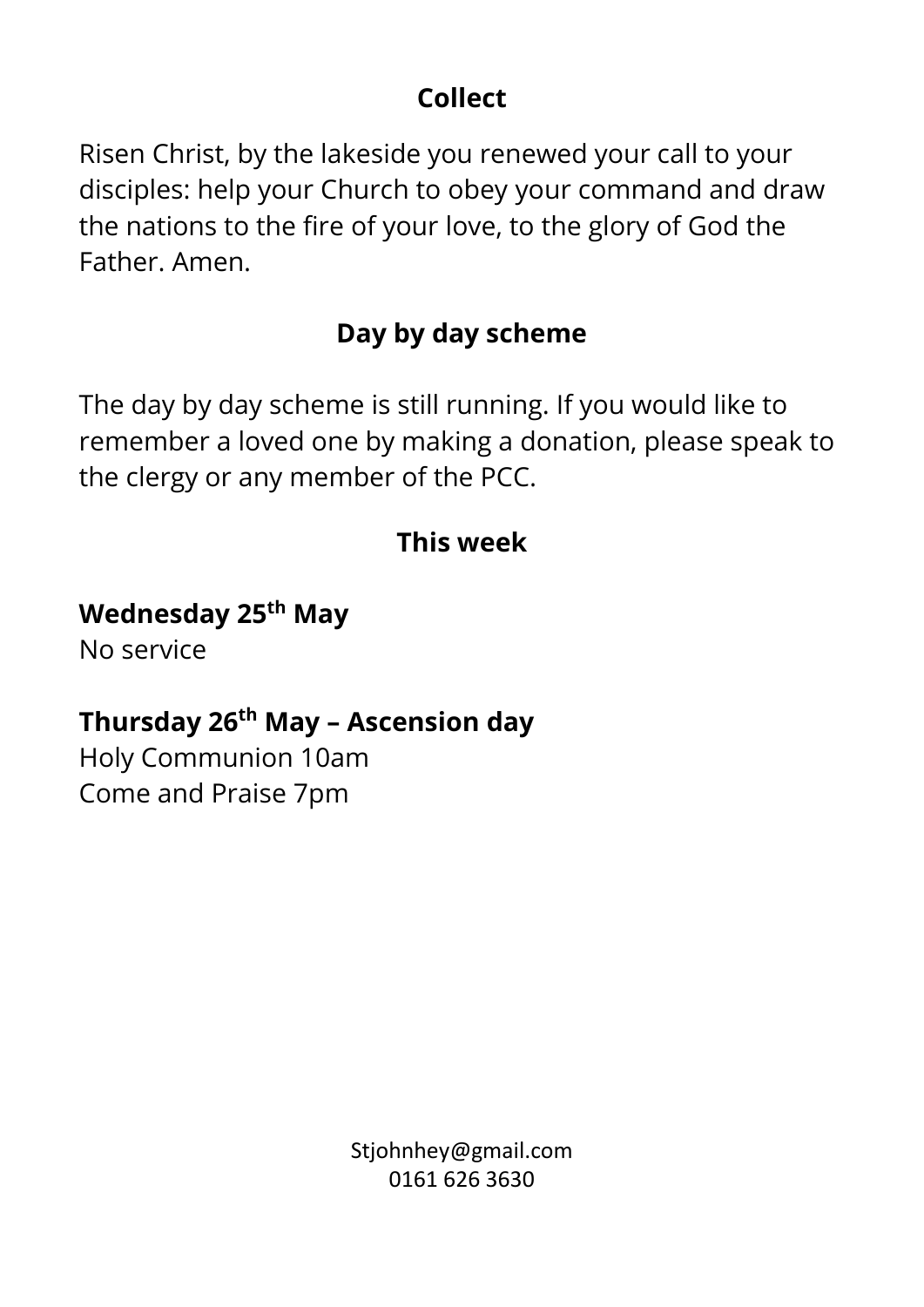#### **Our prayers are asked for:**

### **World**

For all young people taking exams and leaving secondary school.

#### **Diocese**

Bishops David, Mark, and Mark, Archdeacon David Sharples, Area Dean Revd Daniel Ramble, Lay Chair Liz Dent, Clergy, readers, and ALMs in our mission community.

#### **Street prayers**

Little Oak close

### **Members of our church community**

Jean Smith, Enid Firth, Mary Lawton, Mark Crossley, Gordon Jackson, Barbara Brogan, Michael Brogan, Rev Canon Marcia Wall, and Rev Christine Steel

#### **Years mind**

Victims of the Manchester Arena bombing, Marion Mills and Eileen Kershaw.